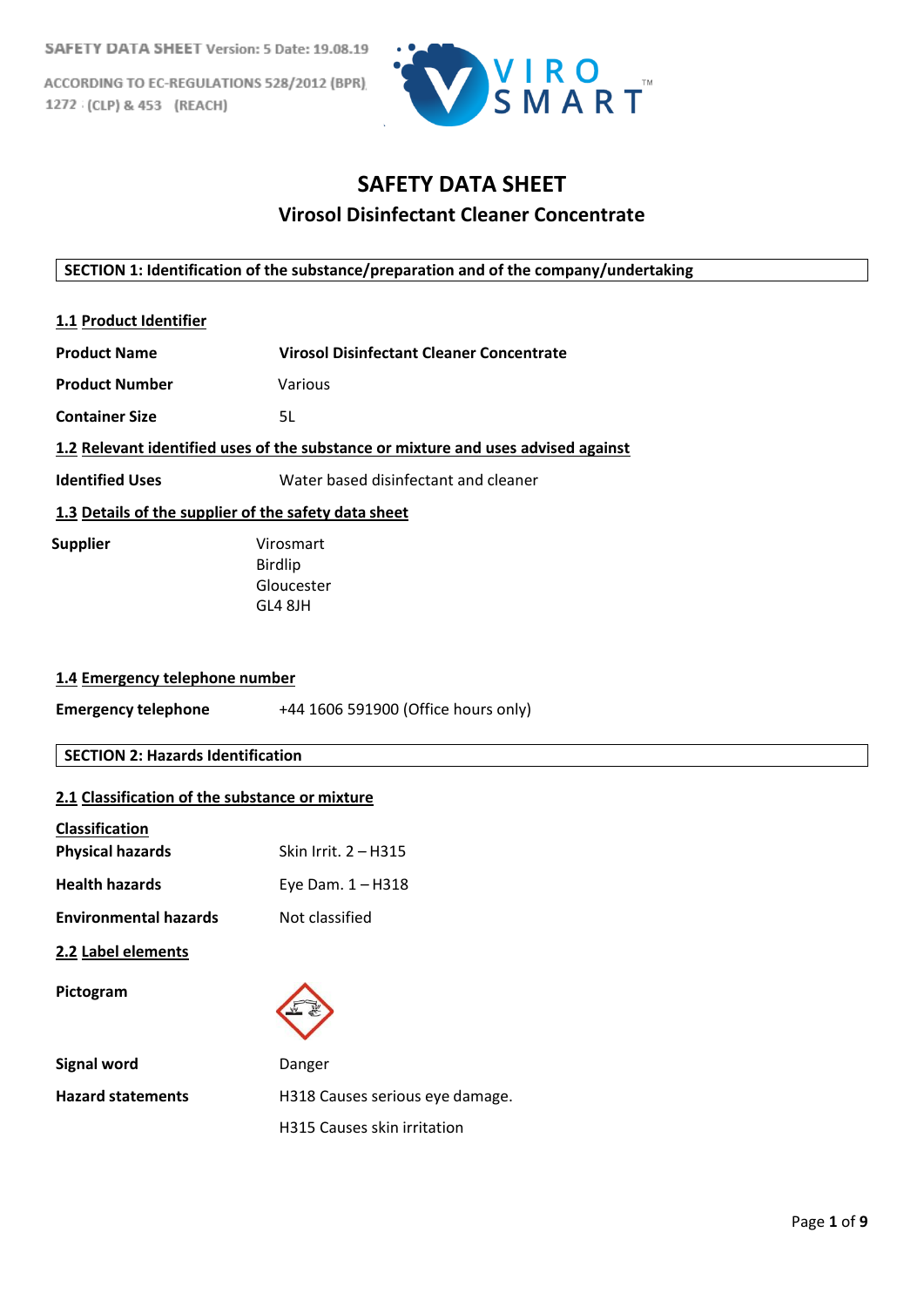ACCORDING TO EC-REGULATIONS 528/2012 (BPR) 1272 (CLP) & 453 (REACH)



EUH208: Contains polyhexamethylene biguanide hydrochloride. May produce an allergic reaction.

| <b>Precautionary statements</b> | P101 If medical advice is needed, have product container or label at hand.<br>P102 Keep out of reach of children.<br>P264 Wash hands thoroughly after handling.<br>P280 Wear protective gloves/protective clothing/eye protection/face protection.<br>P321 Specific treatment (see medical advice on this label)<br>P305+P351+P338 IF IN EYES: Rinse cautiously with water for several minutes.<br>Remove contact lenses, if present and easy to do. Continue rinsing.<br>P337+P313 If eye irritation persists: Get medical advice/attention.<br>P302+P352 IF ON SKIN: Wash with plenty of soap and water<br>P332+P313 If skin irritation occurs: Get medical advice/attention<br>P362 Take off contaminated clothing and wash before reuse<br>P301+P312 IF SWALLOWED: Call a POISON CENTER/ doctor if you feel unwell. |
|---------------------------------|-------------------------------------------------------------------------------------------------------------------------------------------------------------------------------------------------------------------------------------------------------------------------------------------------------------------------------------------------------------------------------------------------------------------------------------------------------------------------------------------------------------------------------------------------------------------------------------------------------------------------------------------------------------------------------------------------------------------------------------------------------------------------------------------------------------------------|
|                                 | Supplementary precautionary P260 Do not breather vapour/spray                                                                                                                                                                                                                                                                                                                                                                                                                                                                                                                                                                                                                                                                                                                                                           |
| <b>Statements</b>               | P405 Store locked up                                                                                                                                                                                                                                                                                                                                                                                                                                                                                                                                                                                                                                                                                                                                                                                                    |
|                                 | P501 Dispose of contents/container in accordance with national regulations                                                                                                                                                                                                                                                                                                                                                                                                                                                                                                                                                                                                                                                                                                                                              |

# **2.3 Other hazards**

# **SECTION 3: Composition/information on ingredients**

# **3.2 Mixtures**

| <b>Benzyl Alkyldimethyl Chloride</b> |                      |     |
|--------------------------------------|----------------------|-----|
| CAS number: 68424-85-1               | EC number: 270-325-2 | <8% |
| <b>Classification</b>                |                      |     |
| Acute Tox. 3 - H301                  |                      |     |
| Acute Tox. 3 - H311                  |                      |     |
| Skin Corr. 1C - H314                 |                      |     |
| Eye Dam. 1 - H318                    |                      |     |
| Aquatic Acute 1 - H400               |                      |     |

| Polyhexamethylene biguanide hydrochloride         |                |      |
|---------------------------------------------------|----------------|------|
| CAS number: 27083-27-8/32289-58-0                 | EC number: N/A | $1%$ |
| <b>Classification</b>                             |                |      |
| Acute Tox. 4 - H302                               |                |      |
| Eye Dam. 1 - H318                                 |                |      |
| Skin Sens. 1B - H317                              |                |      |
| Acute Tox. 2 - H330                               |                |      |
| Carc. 2 - H351                                    |                |      |
| STOT RE 1 - H372 (respiratory tract) (Inhalation) |                |      |
| Aquatic Acute 1 - H400                            |                |      |
| Aquatic Chronic 1 - H410                          |                |      |
|                                                   |                |      |

# **Alkyl C9-C11 Ethoxylate**

CAS number: 68439-45-2 EC number: 614-481-5 **3-5%**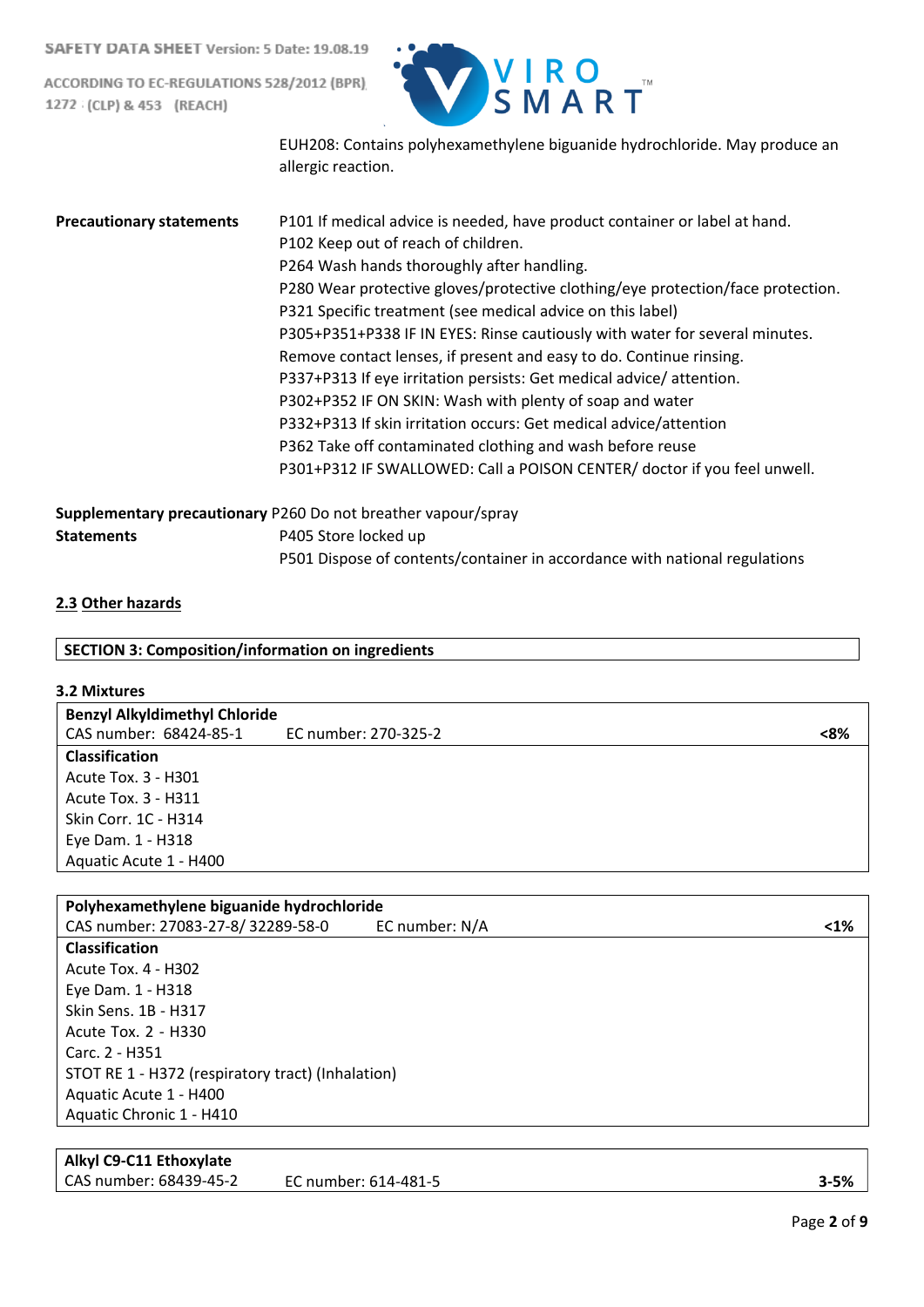ACCORDING TO EC-REGULATIONS 528/2012 (BPR) 1272 (CLP) & 453 (REACH)



| - - - -<br>. |  |  |  |
|--------------|--|--|--|
| . .          |  |  |  |

| Dipropylene glycol monomethylether |                      |          |
|------------------------------------|----------------------|----------|
| CAS number: 34590-94-8             | EC number: 252-104-2 | $1 - 5%$ |
| <b>Classification</b>              |                      |          |
| Not Classified                     |                      |          |

| <b>Ethylene Diamine Tetra Acetate</b> |                      |          |
|---------------------------------------|----------------------|----------|
| CAS number: 64-02-8                   | EC number: 200-573-9 | $1 - 5%$ |
| <b>Classification</b>                 |                      |          |
| Acute Tox. $4 - H302$                 |                      |          |
| Eye Dam. 1 - H318                     |                      |          |
|                                       |                      |          |
| <b>Phosphoric Acid</b>                |                      |          |
| CAS number: 7664-38-2                 | EC number: 231-633-2 | $1%$     |
| <b>Classification</b>                 |                      |          |
| Skin Corr. 1B - H314                  |                      |          |
|                                       |                      |          |
| Water                                 |                      |          |
| CAS number: 7732-18-5                 | EC number: 231-791-2 | >75%     |
| <b>Classification</b>                 |                      |          |
| <b>Not Classified</b>                 |                      |          |

The full text for all Precautionary Phrases and Hazard Statements are displayed in Section 16

#### **SECTION 4: First Aid Measures**

#### **4.1 Description of first aid measures**

| Treat as symptomatic                                                                            |
|-------------------------------------------------------------------------------------------------|
| Remove person to fresh air and keep comfortable for breathing. Maintain an open airway.         |
| Loosen tight clothing such as a collar, tie, belt or waistband. Keep affected person under      |
| observation. Get medical advice/attention if you feel unwell.                                   |
| Rinse mouth thoroughly with water. Do not induce vomiting. Never give anything by mouth         |
| to an unconscious person. If breathing stops, provide artificial respiration. Place unconscious |
| person on their side in the recovery position an ensure breathing can take place. Get           |
| medical attention immediately.                                                                  |
| Remove contaminated clothing and rinse skin thoroughly with plenty of soap and water. Get       |
| medical attention if symptoms are severe or persist after washing. Wash clothing and clean      |
| shoes thoroughly before reuse.                                                                  |
| Remove any contact lenses and open eyelids wide apart. Rinse with water for at least 15         |
| minutes and get medical attention immediately.                                                  |
|                                                                                                 |

# **4.2 Indication of any immediate medical attention and special treatment needed**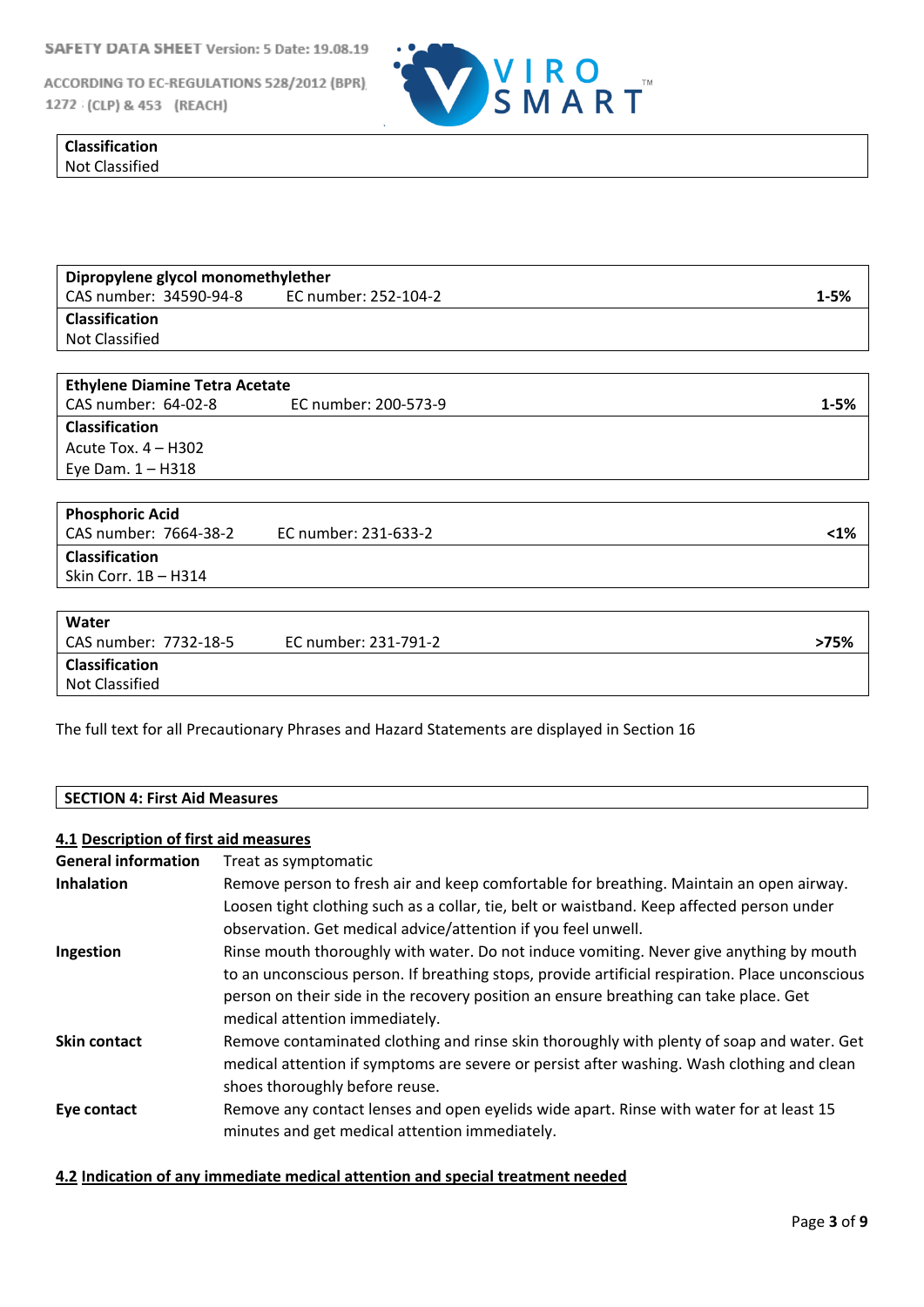ACCORDING TO EC-REGULATIONS 528/2012 (BPR) 1272 (CLP) & 453 (REACH)



**Notes for the doctor** Treat symptomatically

# **SECTION 5: Firefighting measures**

# **5.1 Extinguishing media**

**Suitable extinguishing** Use any fire-extinguishing media suitable for the surrounding fire. **media Unsuitable** Direct water jet may spread fire. **extinguishing media**

# **5.2 Special hazards arising from the substance or mixture**

**Specific hazards** Combustion may cause toxic fumes.

# **5.3 Advice for firefighters**

**Protective equipment** Use protective equipment appropriate for surrounding materials with additional breathing apparatus. Do not breathe fumes.

# **SECTION 6: Accidental release measures**

# **6.1 Personal precautions, protective equipment and emergency procedures Personal precautions** Wear protective clothing as described in Section 8 of this data sheet. Do not touch or walk into spilled material. Do not allow product to enter eyes. **6.2 Environmental Precautions Environmental** Do not discharge concentrate into drains or watercourses or onto the ground. Spillages or **precautions** uncontrolled discharges into watercourses must be reported immediately to the Environment Agency or other appropriate regulatory body. **6.3. Methods and material for containment and cleaning up Methods for cleaning** Absorb large spillages with sand or any suitable medium. Flush away small spillages with plenty of water. Do not touch or walk into spilled material. Dispose of contents/container in accordance with local regulations. **6.4. Reference to other sections Reference to other** For personal protection, See Section 8. For waste disposal, see Section 13.

# **Sections**

# **SECTION 7: Handling and storage**

#### **7.1 Precautions for safe handling**

**Usage precautions** Do not handle until all safety precautions have been read and understood. Avoid direct contact with the substance. Avoid skin and eye contact. Do not eat, drink or smoke when using this product.

#### **7.2 Conditions for safe storage, including any incompatibilities**

**Storage precautions** Store in a cool and well-ventilated place. Keep container tightly closed. Keep fromfreezing.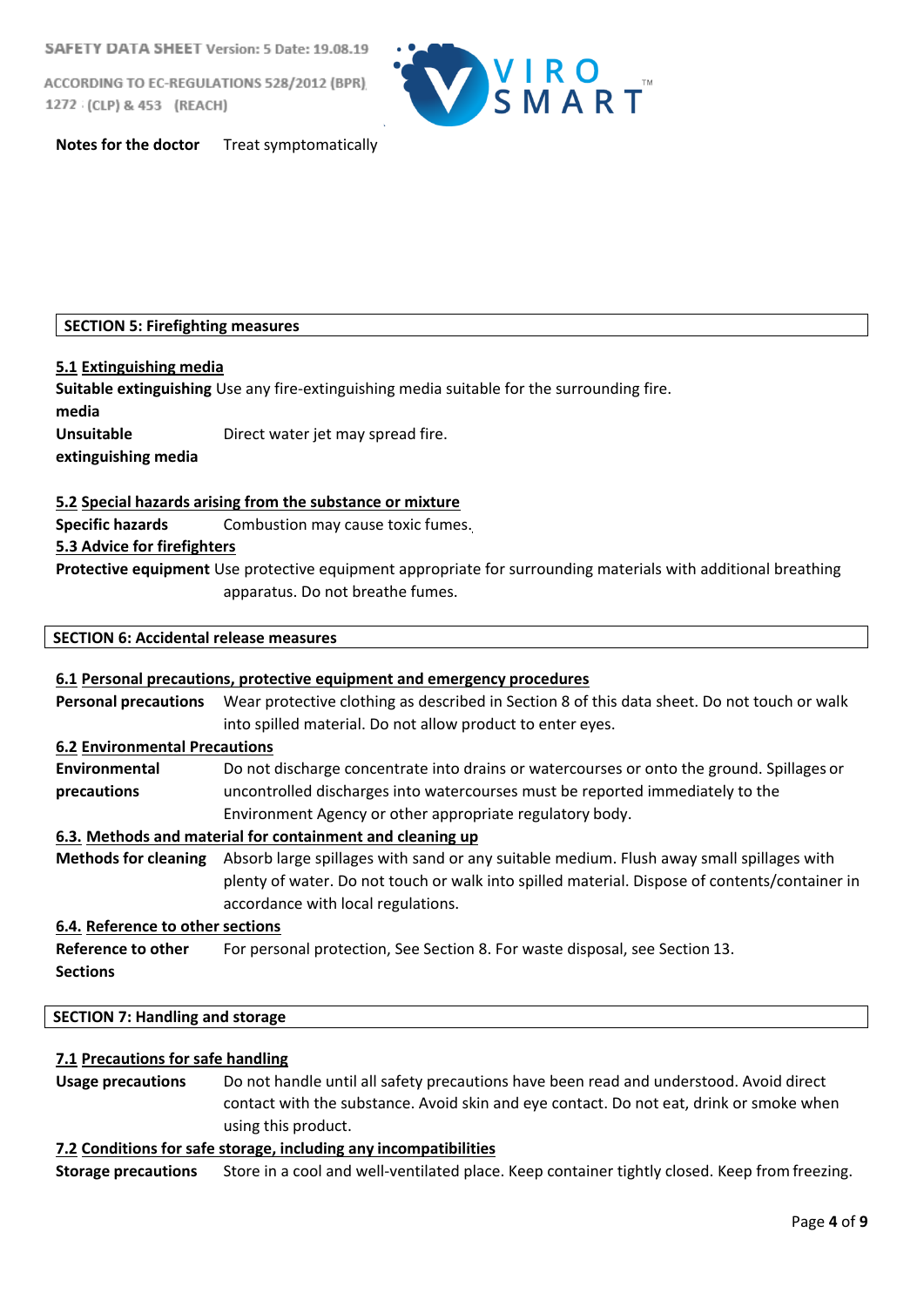ACCORDING TO EC-REGULATIONS 528/2012 (BPR) 1272 (CLP) & 453 (REACH)



**Incompatible materials** Acids. Keep away from strong oxidising agents.

#### **SECTION 8. Exposure controls/personal protection**

#### **8.1 Control parameters**

**Occupational exposure limits** No information available.

# **8.2 Exposure controls**

 $\overline{\phantom{a}}$ 

**Protective equipment**

 $\blacksquare$ 

| $\left(\bigoplus\right)$                          |                                                                            |
|---------------------------------------------------|----------------------------------------------------------------------------|
| <b>Appropriate engineering</b><br><b>Controls</b> | Provide adequate ventilation                                               |
| <b>Eyes/face protection</b>                       | Wear eye protection according to EN 166, designed to protect againstliquid |
|                                                   | splashes.                                                                  |
| <b>Hand protections</b>                           | Wear impervious gloves (EN374).                                            |
| Other skin and body                               | Wear appropriate clothing to prevent any possibility of skin contact. Wear |
|                                                   | appropriate footwear. Provide eyewash station.                             |
| <b>Respiratory protection</b>                     | Provide adequate ventilation.                                              |

# **SECTION 9: Physical and Chemical Properties**

| Appearance                      | Liquid.                           |
|---------------------------------|-----------------------------------|
| Colour                          | Green//Clear                      |
| Odour                           | Apple/Neutral                     |
| <b>Odour threshold</b>          | No information available.         |
| рH                              | pH (concentrated solution): 6-7.5 |
| <b>Melting point</b>            | 0 °C                              |
| Initial boiling point and range | > 100°C @ 760 mm Hg               |
| <b>Flash point</b>              | $>100^{\circ}$ C                  |
| <b>Evaporation rate</b>         | No information available.         |
| <b>Evaporation factor</b>       | No information available.         |
| Flammability (solid, gas)       | Not flammable.                    |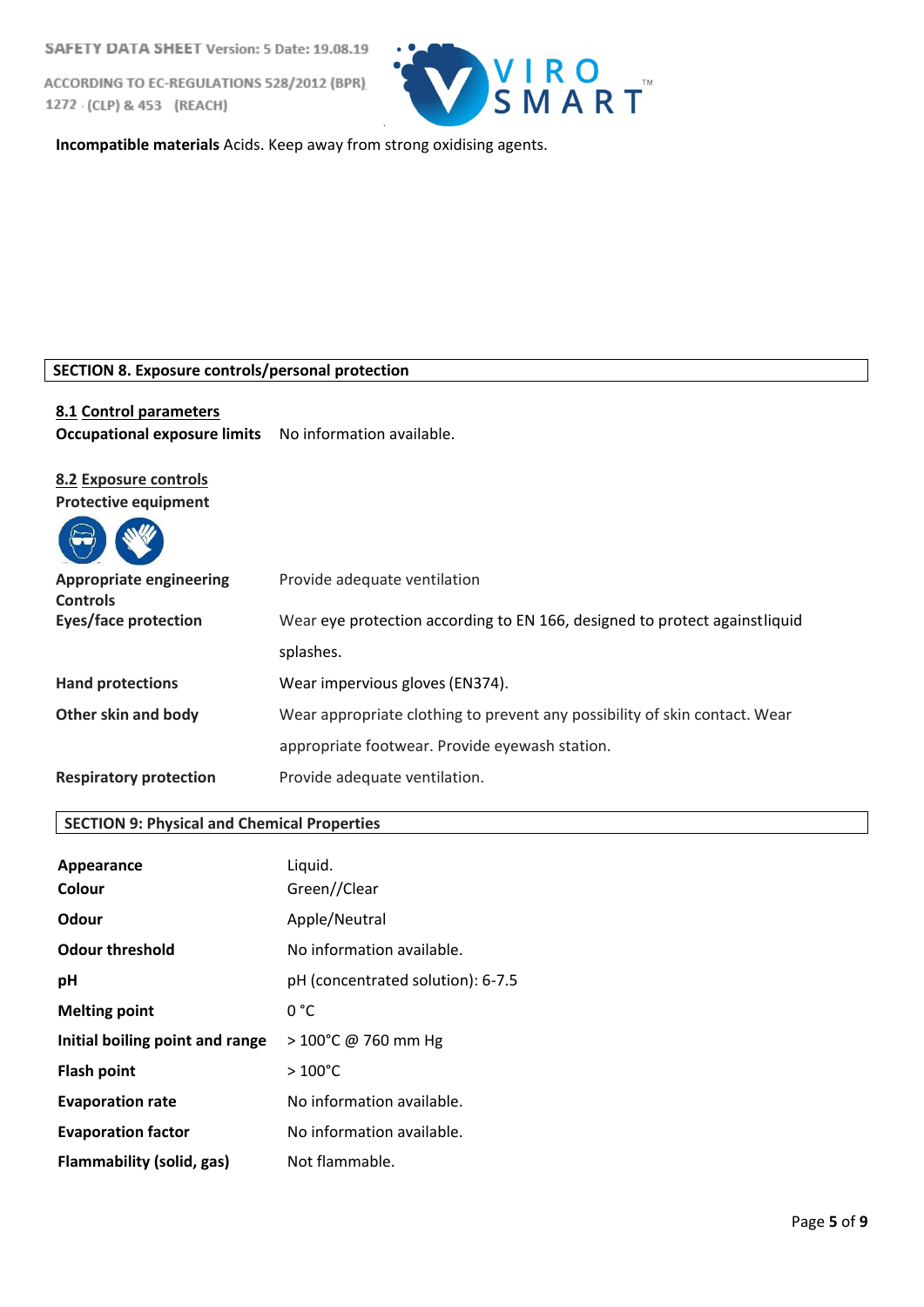ACCORDING TO EC-REGULATIONS 528/2012 (BPR) 1272 (CLP) & 453 (REACH)



| <b>Upper/lower flammability or</b><br>explosive limits                | No information available. |
|-----------------------------------------------------------------------|---------------------------|
| <b>Other flammability</b>                                             | No information available. |
| <b>Vapour pressure</b>                                                | No information available. |
| <b>Vapour density</b>                                                 | No information available. |
| <b>Relative density</b>                                               | 1.010 @ 20°C              |
| <b>Bulk density</b>                                                   | No information available. |
| Solubility(ies)                                                       | Soluble in water.         |
| <b>Partition coefficient</b>                                          | No information available. |
|                                                                       |                           |
| <b>Auto-ignition temperature</b>                                      | $> 210^{\circ}$ C         |
| <b>Decomposition Temperature</b>                                      | No information available. |
| <b>Viscosity</b>                                                      | 75 mPa s @ 20°C           |
| <b>Explosive properties</b>                                           | Not explosive.            |
| Explosive under the influence of No information available.<br>a flame |                           |
| <b>Oxidising properties</b>                                           | Not oxidising.            |
| 9.2. Other information                                                |                           |
| <b>Refractive index</b>                                               | No information available. |
| <b>Particle size</b>                                                  | No information available. |
| <b>Saturation concentration</b>                                       | No information available. |
| <b>Critical temperature</b>                                           | No information available. |
| Volatile organic compound                                             | No information available. |

# **SECTION 10: Stability and reactivity**

| 10.1 Reactivity<br>Reactivity                | Stable under recommended transport and storage conditions                     |
|----------------------------------------------|-------------------------------------------------------------------------------|
| 10.2 Chemical stability                      |                                                                               |
| <b>Stability</b>                             | Stable under prescribed storage conditions                                    |
| 10.3 Possibility of hazardous reactions      |                                                                               |
| <b>Possibility of hazardous</b><br>reactions | Under normal conditions of storage and use, no hazardous reactions will occur |
| 10.4 Conditions to avoid                     |                                                                               |
| <b>Conditions to avoid</b>                   | <b>Extremes of temperature</b>                                                |
| 10.5 Incompatible materials                  |                                                                               |
| Incompatible materials                       | Do not mix with strong acids. Keep away from oxidising agents.                |
| 10.6 Hazardous decomposition products        |                                                                               |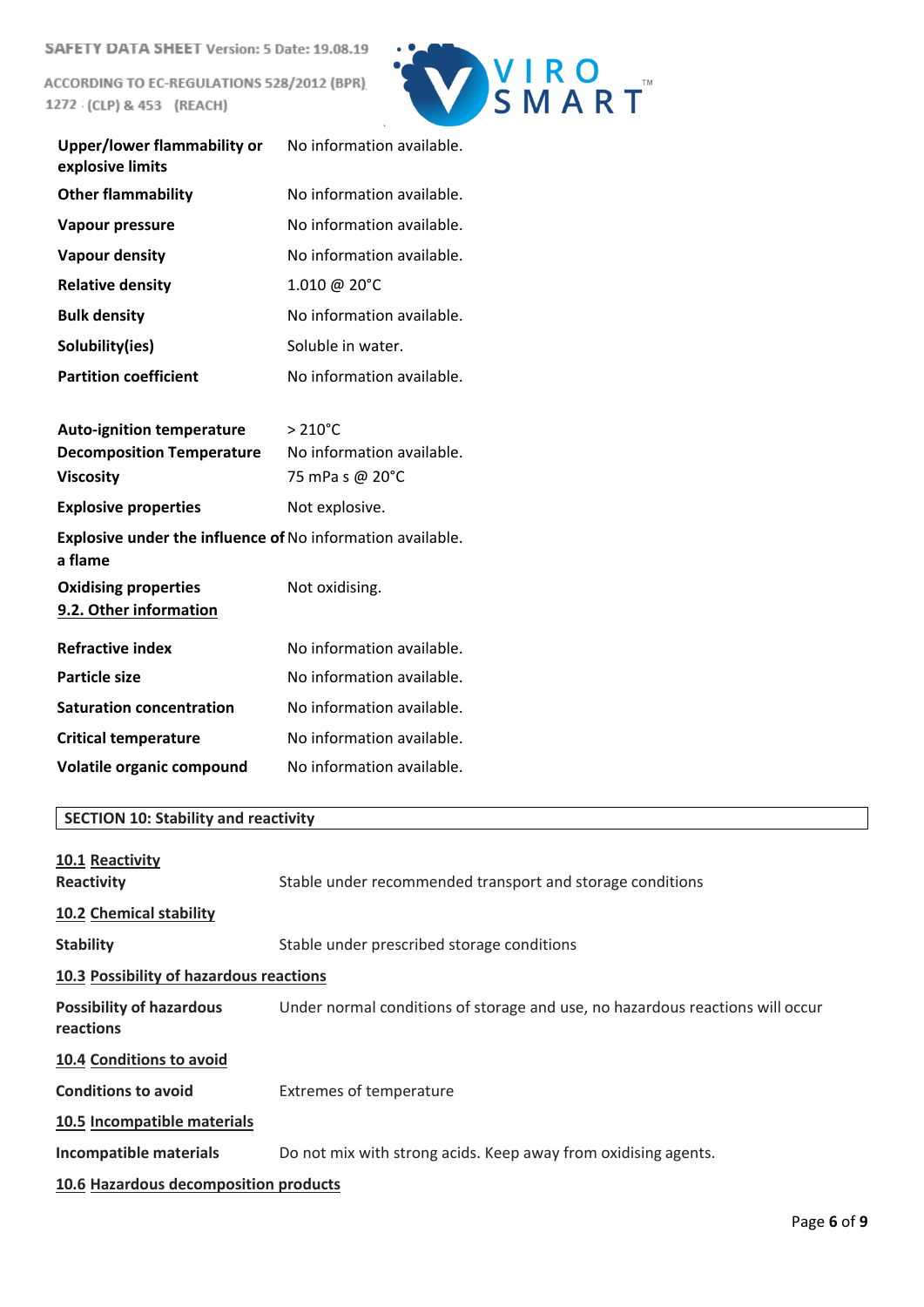ACCORDING TO EC-REGULATIONS 528/2012 (BPR) 1272 (CLP) & 453 (REACH)



**Hazardous decomposition products** Combustion may cause toxic fumes.

# **SECTION 11: Toxicological information**

| 11.1 Information on toxicological effects                |                                                                                                                         |  |  |  |
|----------------------------------------------------------|-------------------------------------------------------------------------------------------------------------------------|--|--|--|
| <b>Toxicological effects</b>                             | May cause irritation to skin, eyes and on ingestion                                                                     |  |  |  |
| Serious eye damage/irritation Causes serious eye damage. |                                                                                                                         |  |  |  |
| <b>Aspiration hazard</b>                                 | Contains: Polyhexamethylene Biguanide Hydrochloride. May produce an allergic<br>reaction in persons already sensitised. |  |  |  |
| <b>Inhalation</b>                                        | No information available.                                                                                               |  |  |  |
| Ingestion                                                | May cause irritation in mouth, oesophagus and stomach.                                                                  |  |  |  |
| Skin contact                                             | Causes skin irritation.                                                                                                 |  |  |  |
| Notes (oral LD <sub>50</sub> )                           | LD <sub>50</sub> 2000 mg/kg, Oral, Rat (Alcohol ethoxylate)                                                             |  |  |  |

# **SECTION 12: Ecological information**

| <b>Ecotoxicity</b>                      | The product components are not classified as environmentally hazardous. However,    |  |  |  |
|-----------------------------------------|-------------------------------------------------------------------------------------|--|--|--|
|                                         | large or frequent spills may have hazardous effects on the environment.             |  |  |  |
|                                         |                                                                                     |  |  |  |
| 12.1 Toxicity                           |                                                                                     |  |  |  |
| <b>Acute toxicity - fish</b>            | $LC_{50}$ , 96 hours: 0.13 mg/l, Fish                                               |  |  |  |
| <b>Acute toxicity - aquatic</b>         | EC <sub>50</sub> , 48 hours: 0.2 mg/l, Daphnia magna                                |  |  |  |
| invertebrates                           |                                                                                     |  |  |  |
| 12.2 Persistence and degradability      |                                                                                     |  |  |  |
|                                         | Persistence and degradability The product is readily biodegradable in diluted form. |  |  |  |
| 12.3 Bioaccumulative potential          |                                                                                     |  |  |  |
| <b>Bioaccumulative potential</b>        | This substance has no potential for bioaccumulation.                                |  |  |  |
| <b>Partition coefficient</b>            | No information available.                                                           |  |  |  |
| 12.4 Mobility in soil                   |                                                                                     |  |  |  |
| <b>Mobility</b>                         | Predicted to have high mobility in soil as the product is soluble in water.         |  |  |  |
| 12.5 Results of PBT and vPvB assessment |                                                                                     |  |  |  |
| Not classified as PBT or vPvB.          |                                                                                     |  |  |  |
| 12.6 Other adverse effects              |                                                                                     |  |  |  |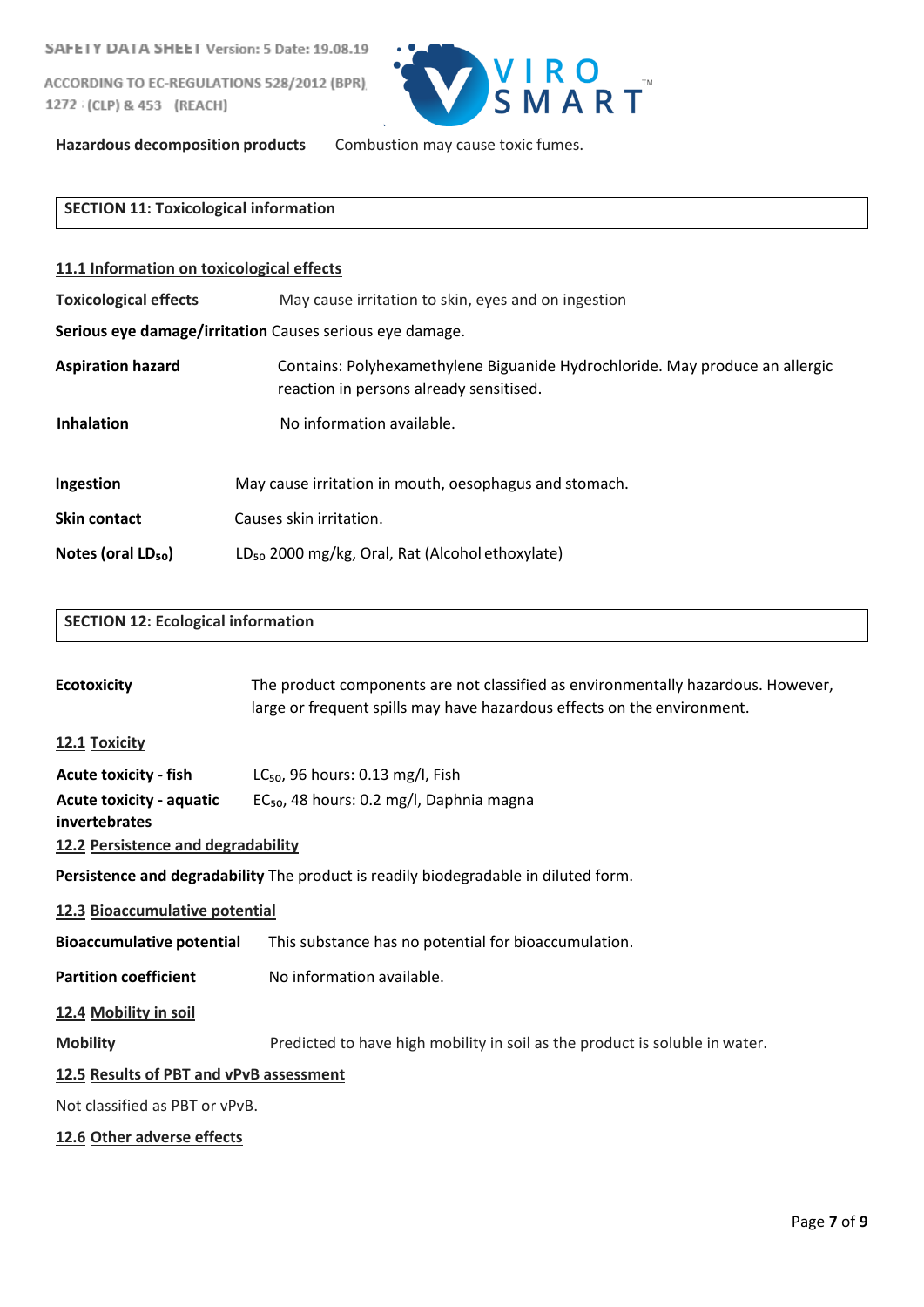ACCORDING TO EC-REGULATIONS 528/2012 (BPR) 1272 (CLP) & 453 (REACH)



## **SECTION 13: Disposal considerations**

#### **13.1 Waste treatment methods**

**Disposal methods** Disposal of this product, process solutions, residues and by-products should at all times comply with the requirements of environmental protection and waste disposal legislation and any local authority requirements. Small quantities may be flushed away with water. Do not release undiluted or unneutralised to the sewer.

| <b>SECTION 14: Transport information</b>                                                  |                                                                          |
|-------------------------------------------------------------------------------------------|--------------------------------------------------------------------------|
| 14.1 UN number                                                                            |                                                                          |
| UN no.                                                                                    | Not classified                                                           |
| 14.2 UN proper shipping name                                                              |                                                                          |
| Proper shipping name<br>(ADR/RID)                                                         | Not classified                                                           |
| 14.3 Transport hazard class(es)                                                           |                                                                          |
| <b>Transport hazard class</b>                                                             | Not classified                                                           |
| 14.4 Packing group                                                                        |                                                                          |
| <b>Packing group</b>                                                                      | Not classified                                                           |
| <b>14.5 Environmental hazards</b>                                                         |                                                                          |
| <b>Environmentally hazardous</b>                                                          | Not classified                                                           |
| substance/marine pollutant                                                                |                                                                          |
| 14.6 Special precautions for user                                                         |                                                                          |
| <b>Special precautions</b>                                                                | N/A                                                                      |
|                                                                                           | 14.7 Transport in bulk according to Annex II of MARPOL73/78 and IBC Code |
| Transport in bulk according to N/A<br>Annex II of MARPOL 73/78<br><b>And the IBC Code</b> |                                                                          |

#### **SECTION 15: Regulatory information**

#### **15.1 Safety, health and environmental regulations/legislation specific for the substance or mixture**

**EU legislation** Regulation (EC) No 1272/2015 of the European Parliament and the Council of 16 December 2008 on classification, labelling and packaging of substances and mixtures (as amended)

# **15.2 Chemical safety assessment**

No chemical safety assessment has been carried out